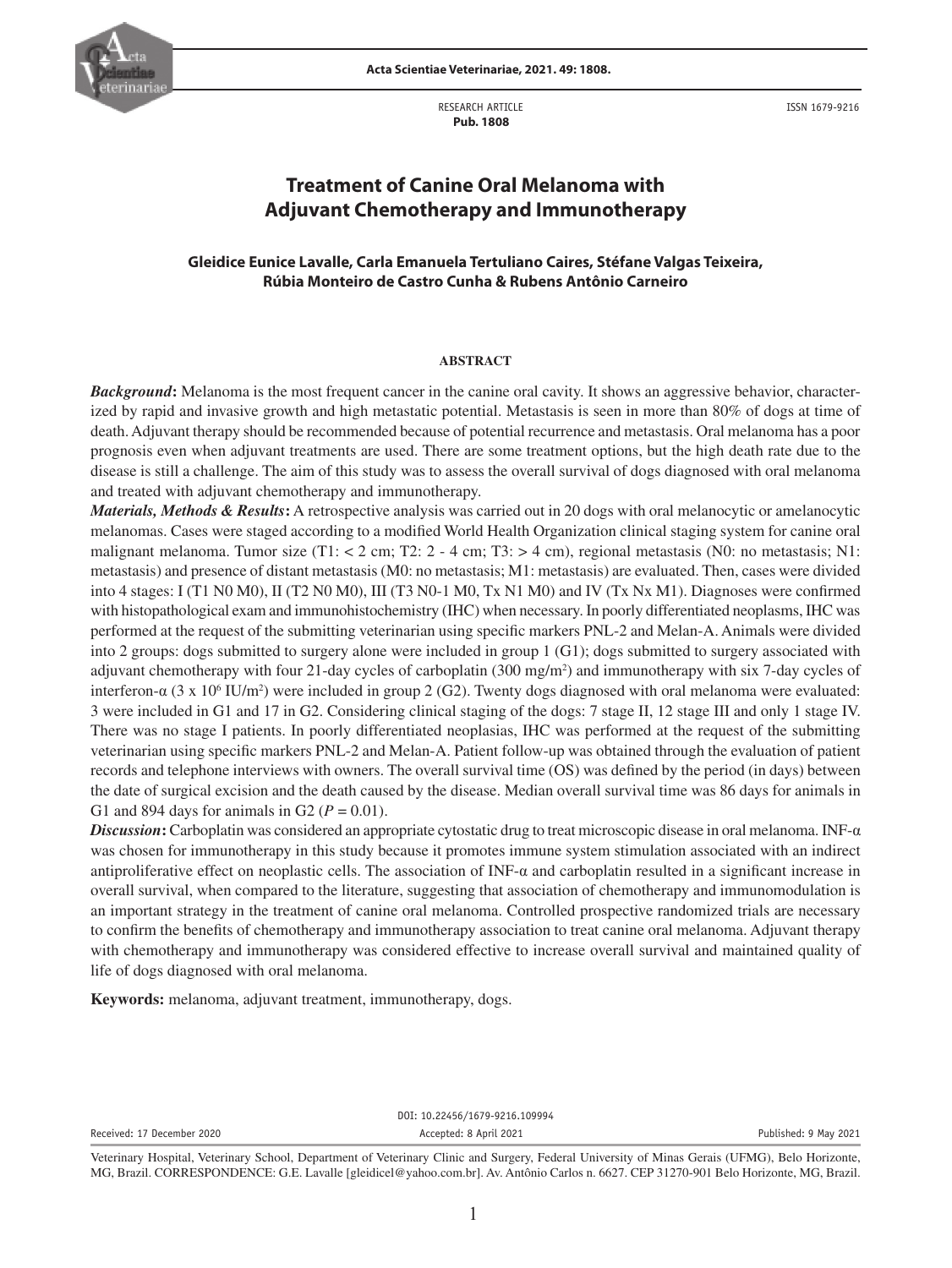# **INTRODUCTION**

Melanoma is the most frequent cancer in the canine oral cavity. It shows an aggressive behavior, characterized by rapid and invasive growth and high metastatic potential to regional lymph nodes, lungs, and other [13,17]. Adjuvant therapy should be recommended because of potential recurrence and metastasis [18], but the high death rate due to the disease is still a challenge [17]. Oral melanoma has a poor prognosis even when adjuvant treatments are used [17]. Treatment protocols with cytostatic drugs and immunotherapies are being developed for humans and animals to interfere with disease progression [1]. Adjuvant treatment for oral melanoma include chemotherapy, radiotherapy, electrochemotherapy [14,19] and immunotherapy, such as DNA xenogeneic vaccine [21]. The usage of immunomodulators to treat oral melanoma is promising, and dogs are a study model for human treatment [3,14]. Autologous tumor cell vaccines, allogeneic cell vaccines, canine dendritic cell vaccines with melanosomic differentiating antigens and immunostimulatory such as interleukine-2 (IL-2) and tumor necrosis factor alpha (TNF- $\alpha$ ) are used as immunotherapy for canine melanomas [14, 23]. Alpha interferon (INF-α) has been used in the treatment of other diseases but has not been reported in the treatment of canine oral melanoma [1].

The aim of this study was to assess the overall survival of dogs diagnosed with oral melanoma and treated with adjuvant chemotherapy and immunotherapy.

#### **MATERIALS AND METHODS**

#### *Animals*

A retrospective analysis was carried out in 20 dogs with oral melanocytic or amelanocytic melanomas admitted to the Federal University of Minas Gerais (UFMG), Belo Horizonte, Brazil. Animals were divided into 2 groups according to 2 different protocols: 3 dogs submitted only to surgical excision of the neoplasm were included in group 1 (G1), and; 17 dogs submitted to surgical excision associated with adjuvant therapy using four 21-day cycles of carboplatin at 300 mg/  $m^2$  [EV, B - Platin<sup>®</sup>, injective]<sup>1</sup> and six 7-day cycles of INF-α at 3x106 IU/m2 [IM, Alfainterferona 2a Humano Recombinante, injective]² were included in group 2 (G2). In case of suspected regional metastasis, cytology and lymph node removal were performed,

and distant metastasis were diagnosed through thoracic radiographs. The animals treated only with surgery, due to the refusal of chemotherapy treatment by the responsible. Cases were staged according to a modified World Health Organization clinical staging system for canine oral malignant melanoma. Tumor size (T1: < 2 cm; T2: 2-4c m; T3:  $> 4$  cm), regional metastasis (N0: no metastasis; N1: metastasis) and presence of distant metastasis (M0: no metastasis; M1: metastasis) are evaluated. Then, cases were divided into 4 stages: I (T1N0M0), II (T2N0M0), III (T3N0-1M0, TxN1M0) and IV (TxNxM1) [3].

## *Histopathological and Immunohistochemistry evaluation*

Diagnoses were confirmed with histopathological exam and IHC when necessary. The tumor samples were collected in a surgical procedure, fixed for 48 h in 10% buffered formaldehyde and wrapped in paraffin. Then, 4 μm histological sections were performed and stained with hematoxylin and eosin<sup>3</sup> (H&E). In poorly differentiated neoplasias, IHC was performed at the request of the submitting veterinarian using specific markers  $PNL-2<sup>4</sup>$  and Melan-A<sup>5</sup>. The 4  $\mu$ m sections were cut from melanoma samples, mounted on gelatin slides, dewaxed, and rehydrated, for immunohistochemical analysis. Staining was obtained according to the method of reaction of the peroxidase with the secondary antibody (Novolink Polymer Detection System)<sup>6</sup>. Antigenic recovery was carried out by incubating, for 20 min, in Citrate pH 6.0 target recovery solution (Dako Cytomation)<sup>5</sup>, 2 min in pressurized moist heat, in a Pascal<sup>®</sup> pressure cooker<sup>7</sup> at 125 $\rm{^{\circ}C}$ , and cooling to temperature environment. Endogenous peroxidase was blocked by double incubation for 10 min in 3% hydrogen peroxide in methanol solution. Through incubation, for 20 min in the Ready to Use reagent without whey protein block<sup>5</sup>, non-specific binding sites of endogenous proteins were blocked. Sections were incubated, for 16 h at room temperature, with primary antibodies with specific dilutions for each, followed by HRP polymer (Novolink polymer detection system)<sup>6</sup> and 1-min incubation with chromogen 3'3-diaminobenzidine (DAB system)<sup>5</sup>. Finally, the slides were contrasted with the Giemsa dye, in the dilution 1: 5, for 30 min and washed with hydrochloric acid, dilution 1: 100, absolute alcohol and isopropyl alcohol, respectively. Then, the melanin pigment becomes greenish, different from the brown hue found in the DAB / primary antibody chromogen reaction.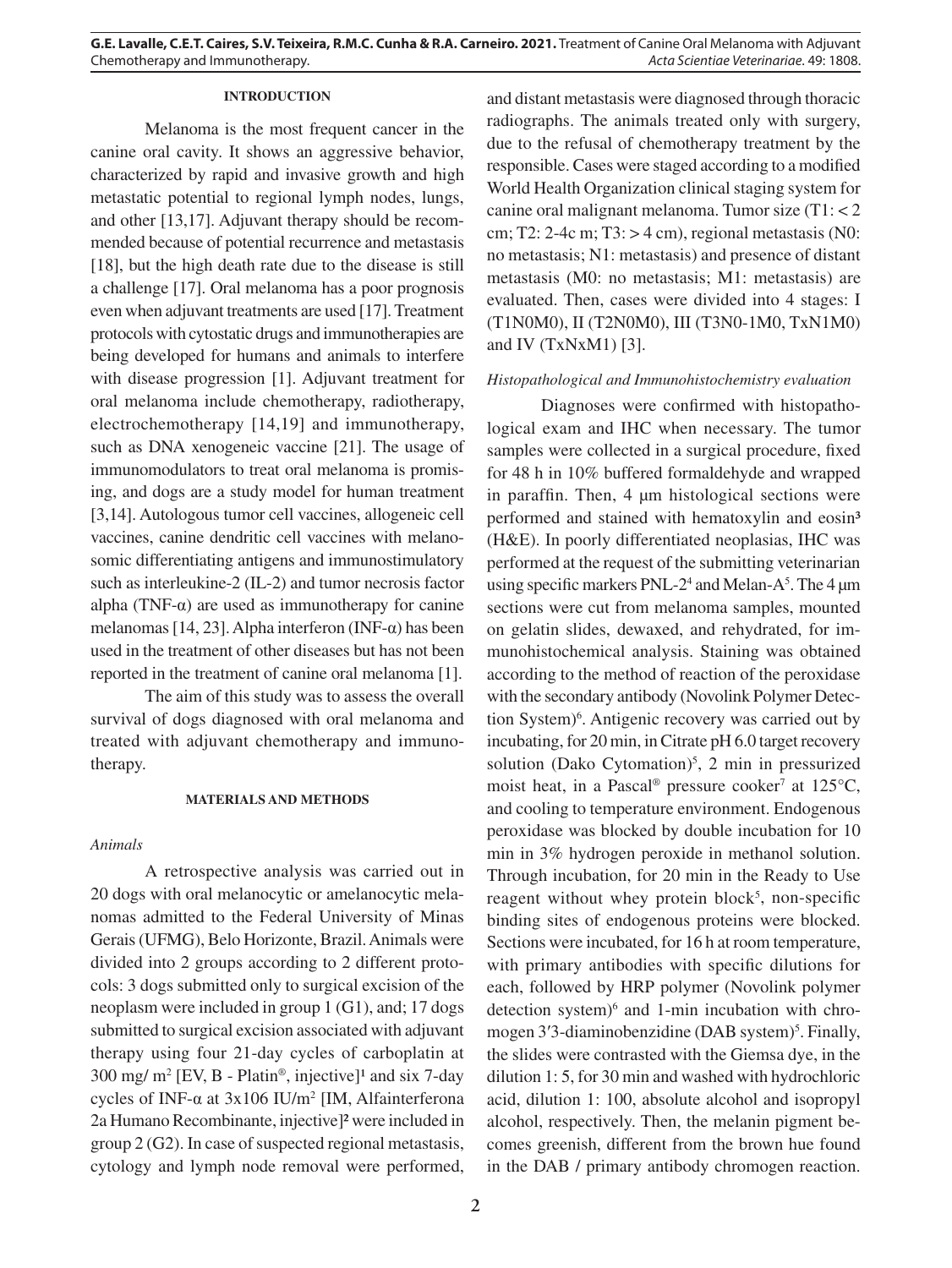The negative control was done by incubating the slides with antibody diluent (Antibody Diluent with Bottom Reducing Components)<sup>5</sup>. Positive controls were analyzed in non-neoplastic areas of the samples [22].

## *Statistical analysis*

Patient follow-up was obtained through the evaluation of patient records and telephone interviews with owners. The overall survival time (OS) was defined by the period (in days) between the date of surgical excision and the death caused by the disease. Deaths from unknown causes or causes unrelated to the tumor were censored. For OS evaluation, univariate analysis was used (Kaplan-Meier estimated survival curves). They were considered statistically significant when  $P$ -values  $< 0.05$  by the log-rank test (Cox-Mantel). Median survival was determined by the period in which 50% of patients in a group came to death.

#### **RESULTS**

Twenty dogs diagnosed with oral melanoma were evaluated: 3 (15%) were included in G1 and 17 (85%) in G2. Considering clinical staging: 7 (35%) stage II, 12 (60%) stage III and only 1 (5%) in stage IV. There was no stage I patients.

According to the histomorphology classification, 4 (20%) of tumors were amelanocytic and 16 (80%) were melanocytic melanomas. A significant increase in overall survival was associated with the proposed adjuvant therapy. Median overall survival time was 86 days for G1 and 894 days for G2 ( $P = 0.01$ ; Figure 1).



Figura 1. Overall survival for surgery (G1) and surgery associated with adjuvant therapy (G2) dogs.

#### **DISCUSSION**

Canine oral melanoma metastasis can be seen in 70% of enlarged lymph nodes and in 40% of clinically normal lymph nodes at diagnosis [19,23]. This shows that most diagnoses are late, as seen in the present study. The low frequency with which tutors check their pet´s mouth and delay in seeking veterinary care could partially justify the frequent late diagnosis. A study was demonstrated an overall survival of 65 days for untreated dogs and 86.5 days for dogstreated with surgery alone, suggesting that surgery alone does not significantly improve survival and that therapeutic complementation may be important in canine oral melanomas [11].

Local and systemic treatments are essential to adequately treat canine oral melanoma [1,7,15,17,20]. One previous study failed to demonstrate improvement in overall survival when adjuvant therapies were associated with surgical excision of the neoplasm [7]. Carboplatin was considered an appropriate cytostatic drug to treat microscopic disease in oral melanoma [10, 17]. A study compared adjuvant radiotherapy and carboplatin, and the drug was considered as the adjuvant treatment of choice by the authors [10]. Only mild to moderate side effects (myelosuppression) were seen throughout the study, and it was considered a safe drug.

Radiotherapy is rarely used in Brazil due to high cost and it is only available in two states, but it can also be considered a treatment option for inoperable tumors, tumors that did not have clean surgical margins and for animals with lymph node metastasis, without distant metastasis [4,9,12]. In 2012, was reported similar overall survival and disease-free interval with usage of adjuvant carboplatin [10]. INF- $\alpha$  was chosen for immunotherapy in this study because it promotes immune system stimulation associated with an indirect antiproliferative effect on neoplastic cells, possibly resulting in an anticancer response [1,6,12]. Median overall survival of dogs in G2 was approximately 2.5 years, far superior to dogs in G1 (86.5 days). An overall survival of 165 days for animals treated with surgery and carboplatin was described, while was described an overall survival of 477 days and 510 days for stage II and III animals treated with Oncept vaccine as adjuvant therapy [8,15,16,21]. Therefore, the association of INF- $\alpha$ and carboplatin resulted in a significant increase in overall survival, when compared to the cited literature, suggesting that association of chemotherapy and immunomodulation is an important strategy in the treatment of canine oral melanoma. It should be noted that Oncept vaccine is not available in Brazil.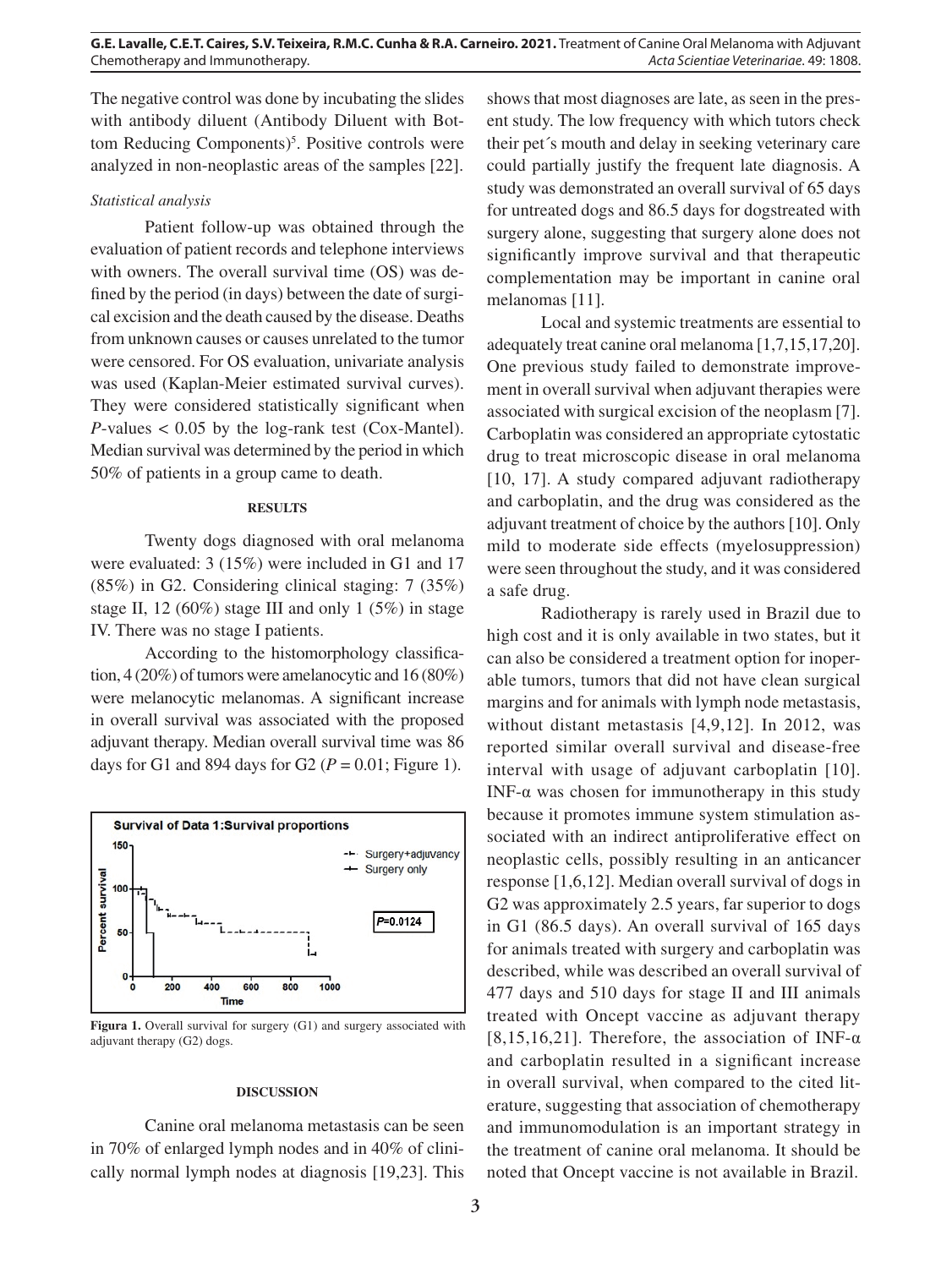**G.E. Lavalle, C.E.T. Caires, S.V. Teixeira, R.M.C. Cunha & R.A. Carneiro. 2021.** Treatment of Canine Oral Melanoma with Adjuvant Chemotherapy and Immunotherapy. *Acta Scientiae Veterinariae*. 49: 1808.

Severe side effects were not seen during treatment with carboplatin and INF-α. Mild to moderate myelosuppression was related with usage of carboplatin, which was evaluated with complete blood counts performed at the drug´s nadir. No side effects were attributed to INF- $\alpha$ .

Controlled prospective randomized trials are necessary to confirm the benefits of chemotherapy and immunotherapy association to treat canine oral melanoma.

## **CONCLUSION**

Therapeutic complementation with chemotherapy and immunotherapy was associated with an increase in overall survival, with maintenance

of quality of life of dogs diagnosed with oral melanoma. The authors believe that multimodal therapy has a significant beneficial effect in the treatment of canine oral melanoma and its usage should be encouraged.

# MANUFACTURERS

<sup>1</sup>Blau Farmacêutica PLC. Cotia, SP, Brazil. ²Shenyang Sunshine Pharmaceutical Co. Ltda. Shenyang, China. ³VETEC Química Fina Ltda. Duque de Caxias, RJ, Brazil. 4 Santa Cruz Animal Health. Paso Robles, CA, USA. 5 Dako North America. Via Real Carpinteria, CA, USA. 6 Leica Biosystems. Newcastle upon Tyne, UK.

*Declaration of interest***.** The authors report no conflicts of interest. The authors alone are responsible for the content and writing of paper.

#### **REFERENCES**

- **1 Atherton M.J., Morris J.S., McDermott M.R. & Lichty B.D. 2016.** Cancer immunology and canine malignant melanoma: A comparative review. *Veterinary Immunology and Immunopathology*. 169: 15-26.
- **2 Bergin I.L., Smedley R.C., Esplin D.G., Spangler W.L. & Kiupel M. 2011.** Prognostic evaluation of Ki67 threshold value in canine oral melanoma. *Veterinary Pathology*. 48(1): 41-53.
- **3 Bergman P.J., Camps-Palau M.A., McKnight J.A., Leibman N.F., Craft D.M., Leung C., Liao J., Riviere I.,**  Sadelain, M., Hohenhaus A.E., Gregor P., Houghton A.N., Perales M.A. & Wolchok J.D. 2006. Development of a xenogeneic DNA vaccine program for canine malignant melanoma at the Animal Medical Center. *Vaccine*. 24(21): 4582-4585.
- **4 Bergman P.J. 2007.** Canine oral melanoma. *Clinical Techniques in Small Animal Practice*. 22(2): 55-60.
- **5 Bergman P.J., Kent M.S. & Farese J.P. 2019.** Melanoma. In: Withrow S.J. & Macewen E.G. (Eds). *Withrow and MacEwen's Small Animal Clinical Oncology*. 6th edn. Philadelphia: Saunders, pp.321-334.
- **6 Bergman P.J. 2019.** Cancer Immunotherapies. *The Veterinary Clinics of North America. Small Animal Practice*. 49(5): 881-902.
- **7 Boston S.E., Lu X., Culp W.T., Montinaro V., Romanelli G., Dudley R.M., Liptak J.M., Mestrinho L A. & Buracco P. 2014.** Efficacy of systemic adjuvant therapies administered to dogs after excision of oral malignant melanomas: 151 cases (2001-2012). *Journal of The American Veterinary Medical Association*. 245(4): 401-407.
- **8 Brosckley L.K., Cooper M.A. & Bennett P.F. 2013.** Malignant melanoma in 63 dogs (2001-2011): the effect of carboplatin chemotherapy on survival. *New Zealand Veterinary Journal*. 61(1): 25-31.
- **9 Cunha S.C.S., Holguin P.G., Corgozinho K.B., de Azevedo S.C.S., de Carvalho L.A.V. & Ferreira A.M.R. 2013.** A utilização da radioterapia como terapia adjuvante no tratamento do melanoma oral em um cão. *Acta Scientiae Veterinariae*. 41(1): 1-5.
- **10 Dank G., Rassnick K.M., Sokolovsky Y., Garrett L.D., Post G.S., Kitchell B.E., Sellon R.K., Kleiter M., Northrup N. & Segev G. 2014.** Use of adjuvant carboplatin for treatment of dogs with oral malignant melanoma following surgical excision. *Veterinary and Comparative Oncology*. 12(1): 78-84.
- **11 Harvey H.J., MacEwen E.G., Braun D., Patnaik A.K., Withrow S.J. & Jongeward S. 1981.** Prognostic criteria for dogs with oral melanoma. *Journal of the American Veterinary Medical Association*. 178(6): 580-582.
- **12 Hoopes P.J., Wagner R.J., Duval K., Kang K., Gladstone D.J., Moodie K.L., Crary-Burney M., Ariaspulido H., Veliz F.A., Steinmetz N.F. & Fiering S.N. 2018.** Treatment of Canine Oral Melanoma with Nanotechnology-Based Immunotherapy and Radiation. *Molecular Pharmaceutics*. 15(9): 3717-3722.
- **13 Liptak J.M. & Withrow S.J. 2019.** Cancer of the Gastrointestinal tract. In: Withrow S.J. & Macewen E.G. (Eds). *Withrow and MacEwen's Small Animal Clinical Oncology*. 6th edn. Philadelphia: Saunders, pp.381-445.